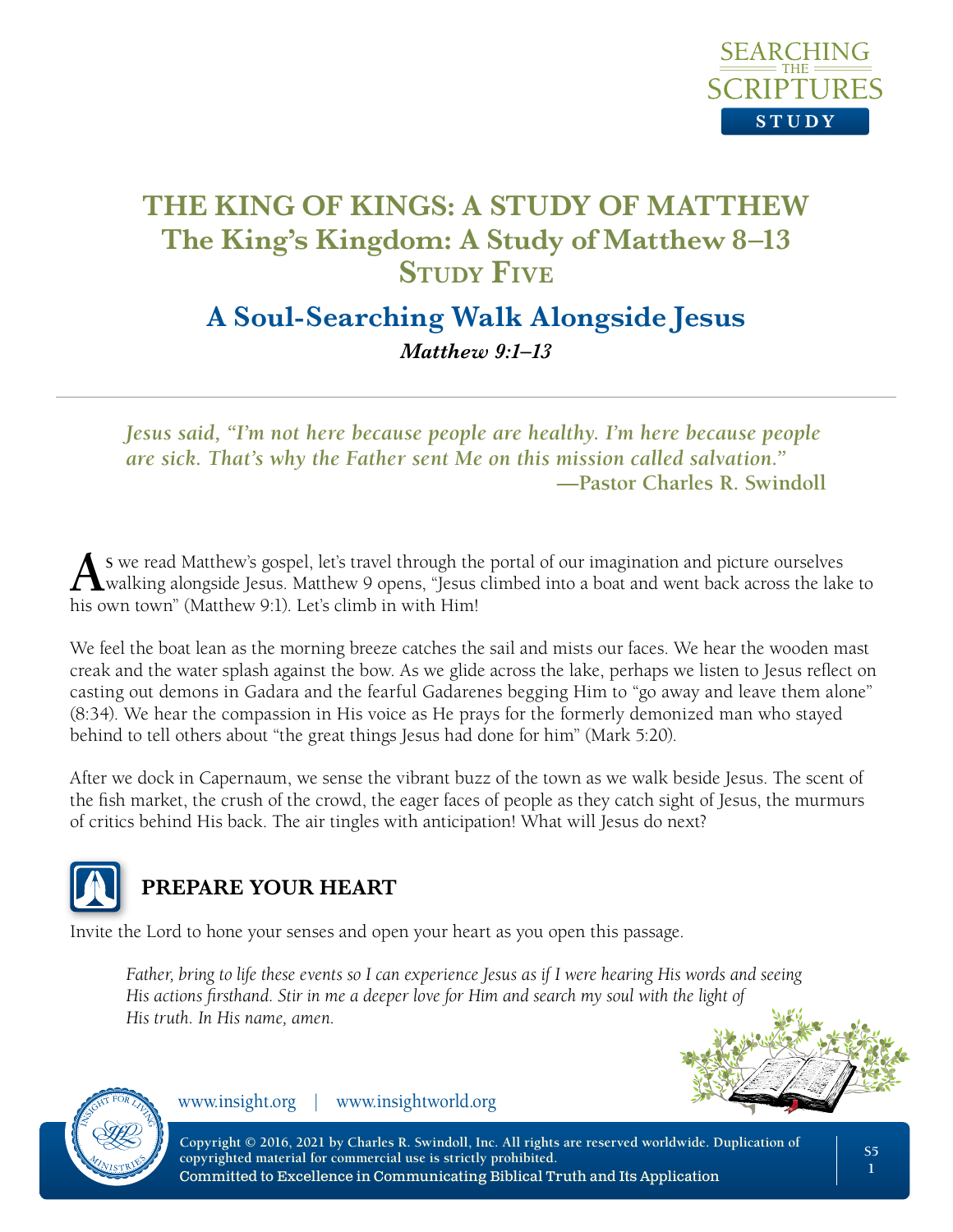

## **A Soul-Searching Walk Alongside Jesus** *Matthew 9:1–13*



## **TURN TO THE SCRIPTURES**

Read *Matthew 9:1–13* and reflect on the scenes as if you were present. Put yourself there when Jesus forgave the man's sins and healed him, when Jesus called Matthew and dined with his "disreputable" friends, and when Jesus confronted the Pharisees on both occasions. What feelings emerge in you? What impresses you most about Jesus?

It was quite a busy day! Let's look closer at the significance of these events as they relate to Jesus' life and mission.

### **Observation: Jesus with Sinners**

*Searching the Scriptures* starts with observing the text to pick up all the important details the author intended us to know.1 *Who* was present? *What* was said and done? *How* did people respond?

#### **Proof of Divine Authority—Matthew 9:1–8**

According to the parallel accounts of this event in Mark 2:1–12 and Luke 5:17–26, Jesus was in a house teaching to an overflow crowd that included Pharisees and religious teachers "from every village in all Galilee and Judea, as well as from Jerusalem" (Luke 5:17). As you imagine yourself elbow-to-elbow with Jesus, look around and write down a description of those who are there (*Matthew 9:1–8*).

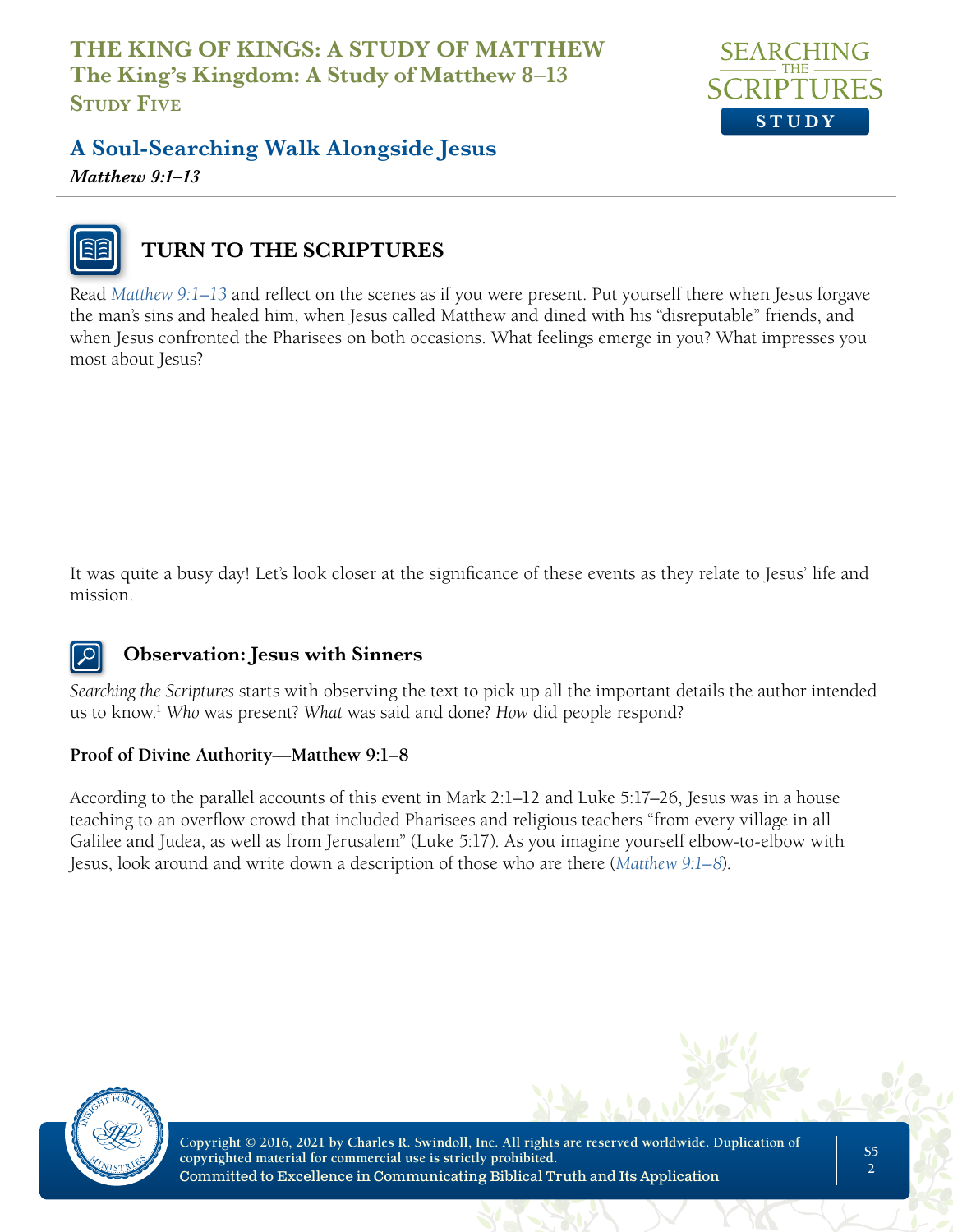

## **A Soul-Searching Walk Alongside Jesus** *Matthew 9:1–13*

Jesus strategically arranged the sequence of events in this scene to prove a point. Write down the order of what was said and done and the reason Jesus gave for arranging the sequence.

How did the healed man and the people respond, according to Matthew's account (*Matthew 9:7–8*)? Mark's account (*Mark 2:12*)? Luke's account (*Luke 5:25–26*)?

Forgiving sins was a central component of Jesus' mission, wasn't it? Restoring souls, not simply healing bodies. It follows, then, that we find Jesus *with sinners*. We have witnessed Jesus' divine authority; now, let's watch Him display His divine mercy.

#### **Display of Divine Mercy—Matthew 9:9–13**

Who is present in these scenes (*Matthew 9:9–13*)?

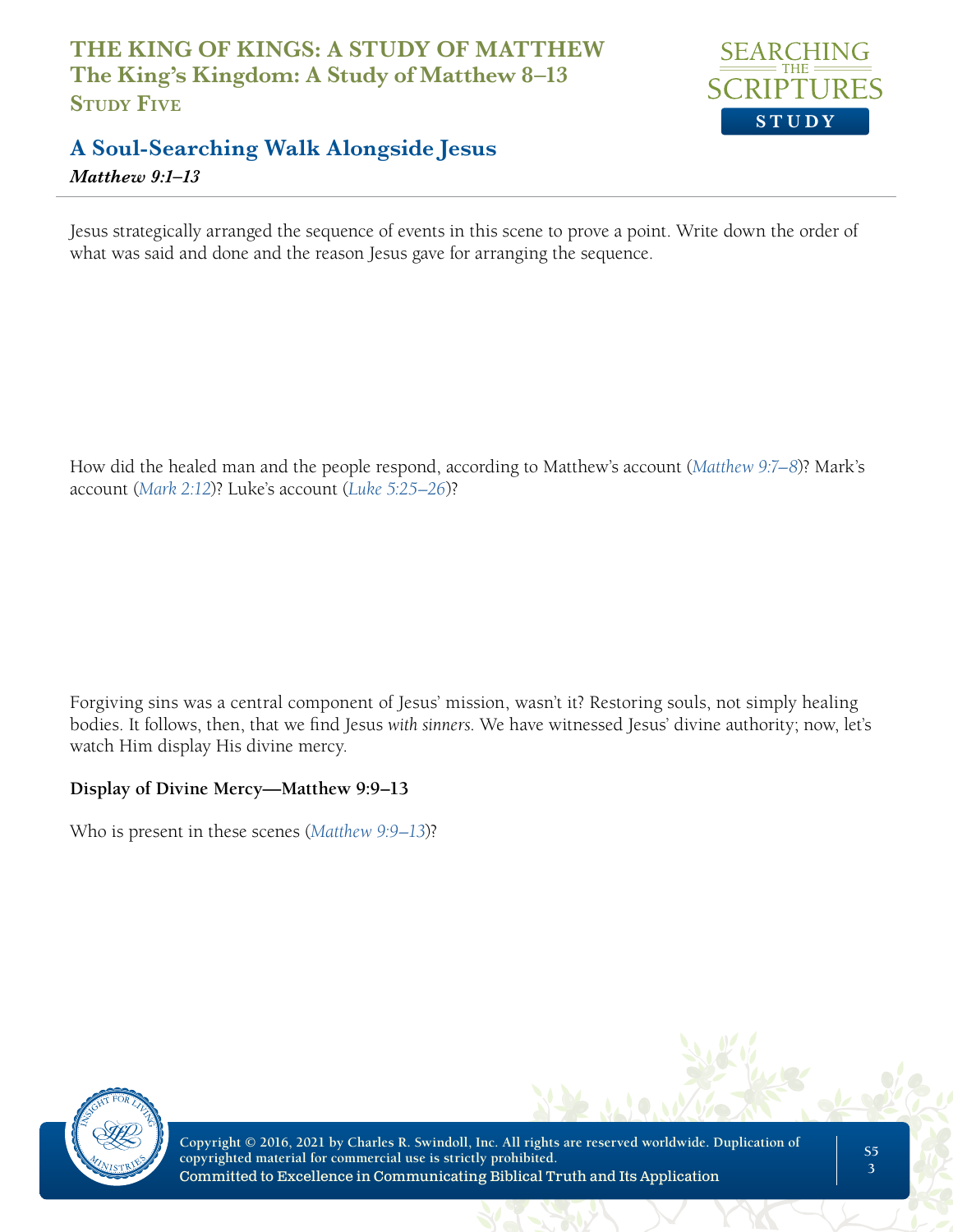

### **A Soul-Searching Walk Alongside Jesus** *Matthew 9:1–13*

As a tax-collector, Matthew was considered a traitor by his fellow Jews, for he earned his bread by taking money from them, giving the Romans their due, and hoarding what he overcharged. Everyone despised him, but, seeing the emptiness in Matthew's bankrupt soul, Jesus offered His hand of mercy. Without hesitation, the scales of Matthew's heart tipped toward Jesus, and he left his business gold mine for the spiritual riches Jesus offered.

Again, picture this scene and the dinner party scene as if you are there. Write down what you hear and see. How does Jesus explain His role, and how do you see it contrasting with the law-enforcement role of the Pharisees?

Note the same word, *but*, intersects both this event (*Matthew 9:11*) and the previous event (*9:3*). Summarize the essence of the Pharisees' accusations against Jesus—which they will keep hurling at Jesus through the rest of His ministry.

*The room was filled with people we would have looked down on because of what they did for a living. But they're all having the time of their lives with Jesus.*  **—Pastor Chuck Swindoll**

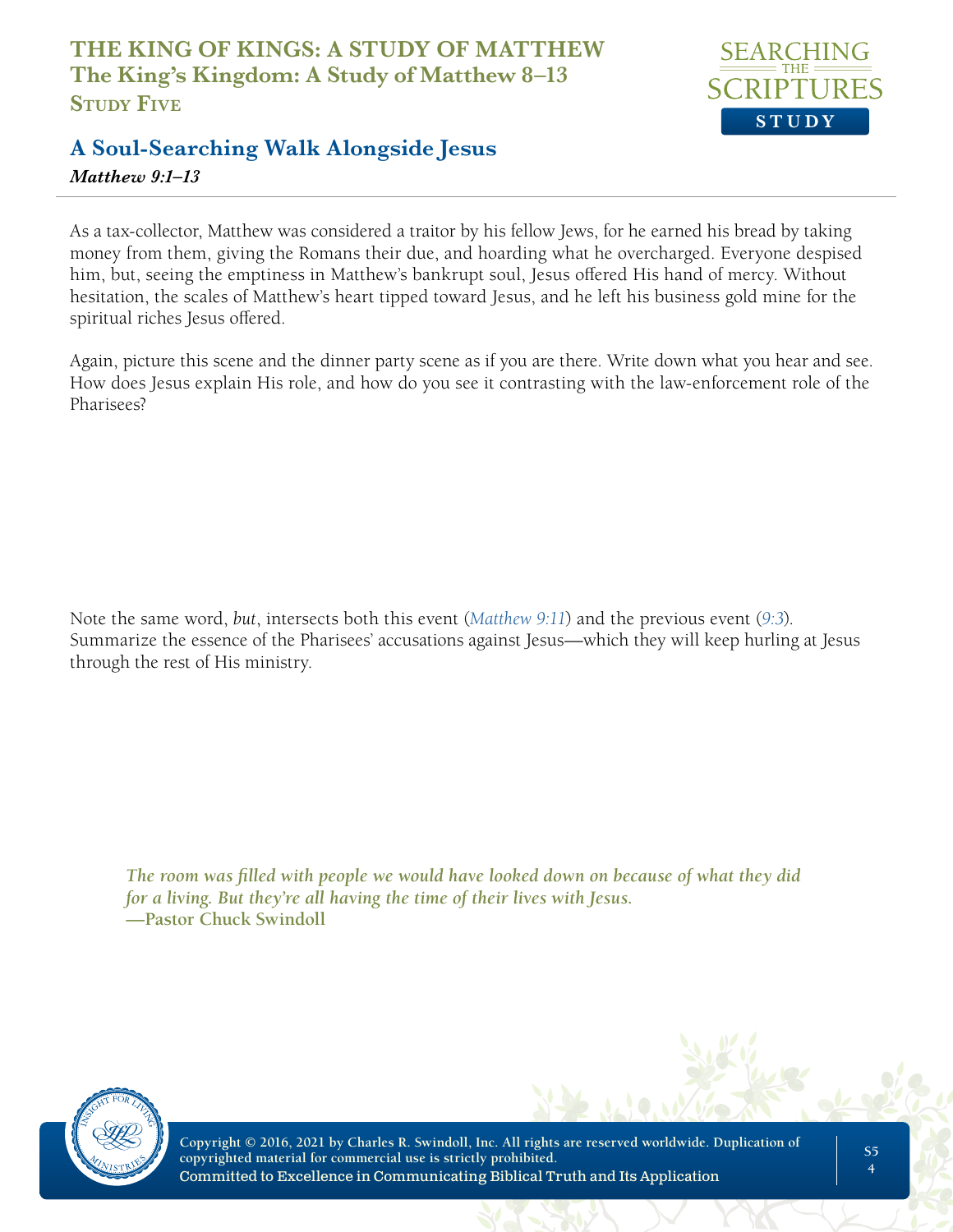

## **A Soul-Searching Walk Alongside Jesus**

*Matthew 9:1–13*

### **Interpretation: The Meaning of Forgiveness and Mercy**

Jesus spoke two phrases that stand out: "'Your sins are forgiven'" (Matthew 9:2) and "'I want you to show mercy'" (9:13).

Until this point, Jesus had spoken only about the Father forgiving sins—in the Lord's Prayer in which we pray for the Father to "forgive us our sins" (6:12). What was Jesus saying about His authority and nature when *He forgave* the sins of the paralyzed man (9:2)?

We can't forgive sinners like Christ did, but we can forgive those who sin against us (6:12). And we can follow Christ's example by showing mercy toward sinners—exactly what the Pharisees refused to do.

Use the following chart to contrast Jesus' attitude toward sinners with the Pharisees' attitude. How did Jesus beam mercy while the Pharisees flashed condemnation? How would you feel if you were there?

| The Condemnation of the Pharisees |
|-----------------------------------|
|                                   |
|                                   |
|                                   |
|                                   |
|                                   |

In Matthew 9:13, Jesus quoted Hosea 6:6 which originally stated, "I want you to show *steadfast love*," the operative Hebrew word in Hosea being *hesed*. The context of this passage is a beautiful description of God restoring repentant sinners—exactly what Jesus does! Let's take a closer look.

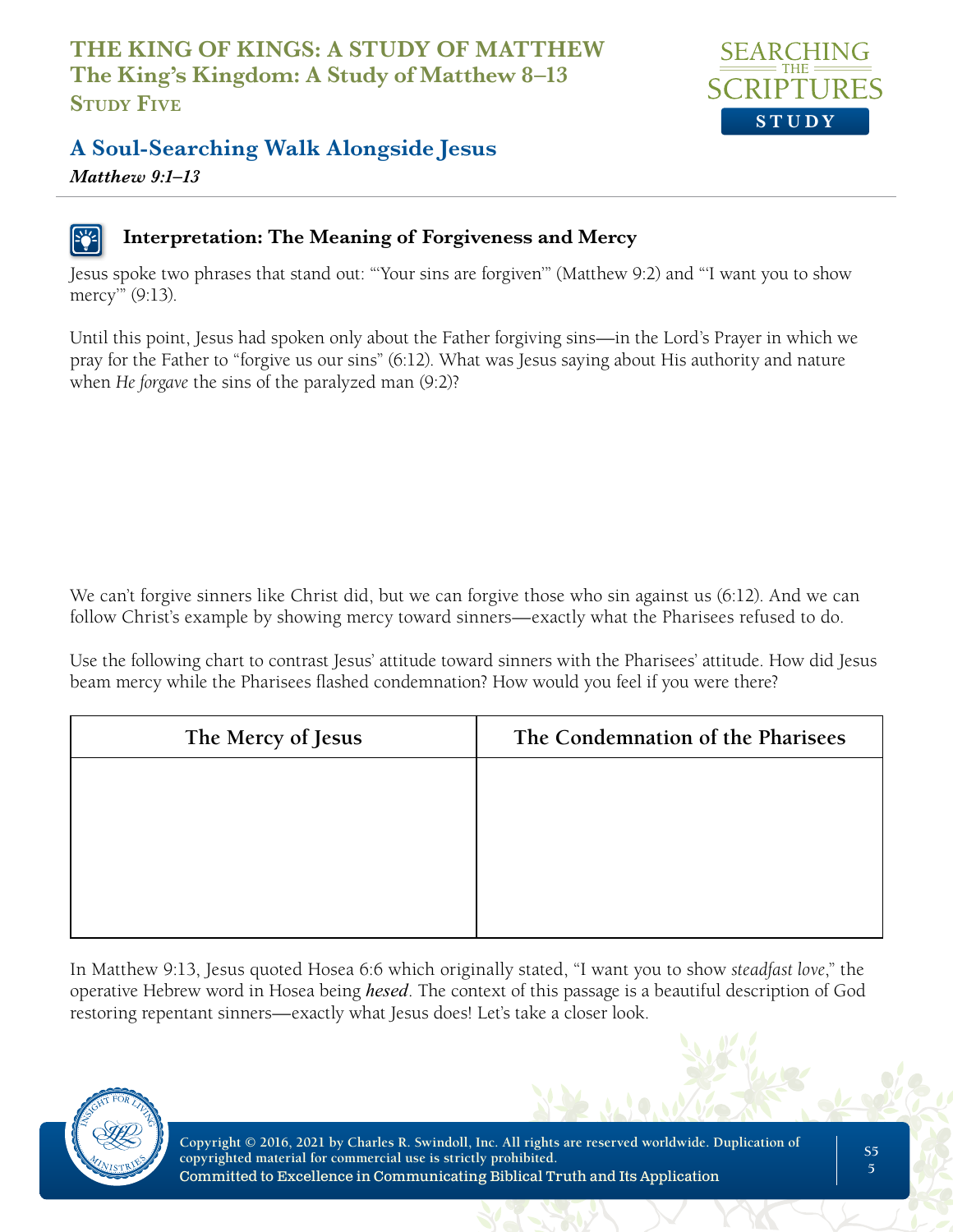

# **A Soul-Searching Walk Alongside Jesus**

*Matthew 9:1–13*

#### **Correlation: Restoring the Repentant from Hosea**

God told His prophet Hosea to marry a woman who would be unfaithful to him to illustrate Israel's spiritual unfaithfulness. Throughout the book of Hosea, God pronounces judgment on His unfaithful people who commit spiritual adultery with idols. But the Lord, like a faithfully steadfast husband, always follows with promises of loving restoration if His people repent and return.

Read Hosea's plea to his people to return to the Lord in *Hosea 6:1–3*. Can you imagine Matthew calling with the same urgency to his sinful friends when he invited them to his banquet with Jesus? How did Jesus model the healing restoration of God that Hosea described?

Jesus quoted Hosea 6 to the Pharisees to call them to repentance. Unfortunately, they wouldn't budge from their pedestals of superiority to seek forgiveness or show mercy. How do we respond?

*Jesus was saying, "My heart goes out to the outcasts, those who live in the muck and mire of disgrace and shame. My mission field is to reach them.*" — Pastor Chuck Swindoll.

### **Application: Coming to Terms with the Truth**

At the heart of Matthew's passage is the contrast between the merciful Physician and the condemning Pharisees. They swished their self-righteous robes at sinners while Jesus enfolded them in His garments of grace.